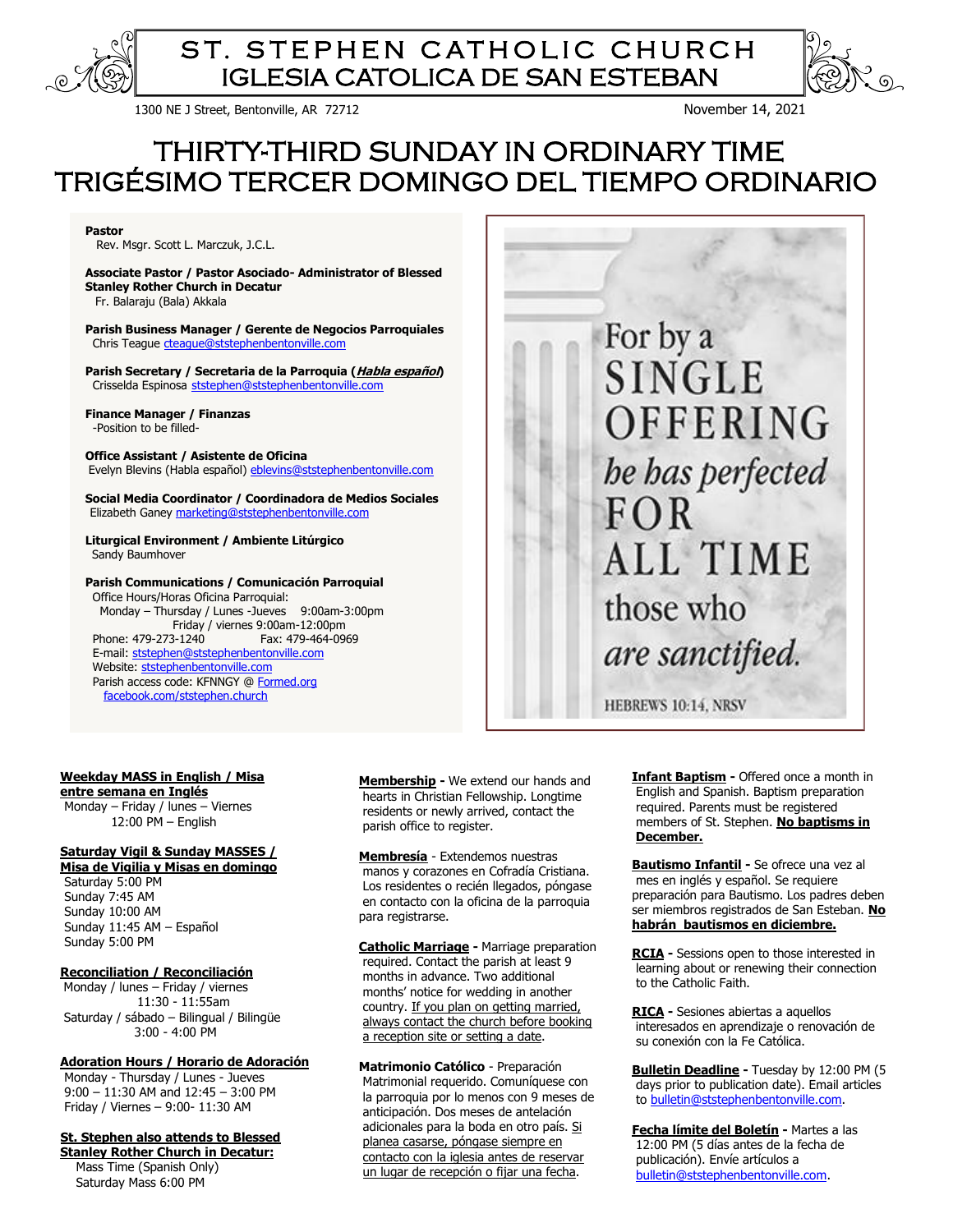**RCIA Calendar –** Wednesday, November 17th, the session will be on *Advent/Christmas*, led by Bruce Peterson. RCIA will meet in the Church for this session. RCIA meets every Wednesday night at 7:00PM in the St. Jerome room. All are welcome!

**Adoration of the Blessed Sacrament –** Eucharistic Adoration is in the St. Francis of Assisi Chapel from Mon. – Thur. 9:00 – 11:45am and 1:00 – 3:00pm and Friday 9:00 – 11:45am. Do not lose your heart! Abandon yourself to Jesus in this "Sacrament of Love" He will refresh you. The Guardian Angels of the Blessed Sacrament ministry needs adorers who would like to commit One Hour every week. If you are interested please call parish office to schedule a training.

**Rosario en Español -** Recuerde que cada domingo se reza el rosario en español a las 11:00am en la Capilla San Francisco de Asís. Si usted es devocionario del Rosario, tiene una gran necesidad o simplemente quiere ofrecer el Rosario como agradecimiento a la Virgen María, esta es una gran oportunidad para rezar en comunidad. ¡Todos son bienvenidos!

**Children's Adoration** - The future of our Church lies in the hands of our next generation. By bringing them before Our Lord in the Blessed Sacrament, we can prepare them for a life of love of Christ. We are excited to offer Adoration for children on Monday, November 22<sup>nd</sup> at 2:30pm in the St. Francis of Assisi Chapel. We hope to see children of all ages! "Let the little children come to me, and do not hinder them, for to such belongs the kingdom of God" (Luke 18:16).

**Adoración para Niños**: El futuro de nuestra Iglesia está en manos de nuestra próxima generación. Al llevarlos ante Nuestro Señor en el Santísimo Sacramento, podemos prepararlos para una vida de amor por Cristo. Estamos muy contentos de ofrecer Adoración para los niños el lunes 22 de noviembre a las 2:30 pm en la Capilla de San Francisco de Asís. ¡Esperamos ver a niños de todas las edades! "Dejen que los niños vengan a mí, y no se lo impidan, porque de ellos es el reino de Dios" (Lucas 18:16).

**The Catholic Campaign for Human Development** 

**(CCHD)** allocated funds to community projects that promote the mission and vision of CCHD while adhering to the moral and social teachings of the Catholic Church. Special collection will be Nov 20-21. Please see insert for additional information.

**La Campaña Católica para el Desarrollo Humano** (CCHD en inglés) asignó fondos a proyectos comunitarios que promueven la misión y visión de CCHD mientras se adhieren a las enseñanzas morales y sociales de la Iglesia Católica. Colecta especial será Nov. 20-21. Consulte el inserto para obtener información adicional.

**NWA Respect Life** is supporting *Ozark Right to Life* to sponsor a pro-life float in the *Rogers Christmas Parade*. The parade is December 3 at 7:00. Anyone interested in helping with the float is encouraged to attend! Contact Sarah Cox at (479) 409-3430 with questions or for more information.

Thank you! May God abundantly bless you, your family and the special intentions of your heart.

**Job Opening at St. Vincent de Paul Church** - Our Faith Formation & Evangelization Youth Team is in immediate need of a full-time energetic person to fill the role of Sacrament Prep – FF&E Assistant. This person MUST BE bilingual (English/Spanish) with exceptional computer skills especially with EXCEL formulas and Google Docs. Selfmotivated, work independently, strong communicator, and ability to think strategically are greatly desired. This 30 hour position comes with a great benefit package. If interested, please submit your resumes to Sandra Dominguez, Finance, Administration, and Human Resources at [sandrak@svdprogers.com.](mailto:sandrak@svdprogers.com)

# **Oferta de empleo en la iglesia de San Vicente de**

**Paúl** - Nuestro Equipo Juvenil de Formación en la Fe y Evangelización necesita de inmediato una persona enérgica de tiempo completo para desempeñar el papel de Asistente de preparación sacramental - FF&E. Esta persona DEBE SER bilingüe (inglés / español) con habilidades informáticas excepcionales, especialmente con fórmulas EXCEL y Google Docs. Se desea mucho la automotivación, el trabajo independiente, un buen comunicador y la capacidad de pensar estratégicamente. Esta posición de 30 horas viene con un gran paquete de beneficios. Si está interesado/a, envíe su currículum vitae a Sandra Domínguez, Finanzas, Administración y Recursos Humanos a [sandrak@svdprogers.com.](mailto:sandrak@svdprogers.com)

**Weekend Retreat for Women / Couples**: Is there an abortion in your past? God wants you to be healed! Experience God's unconditional love and mercy, find hope and peace at this Project Rachel Retreat. Friday evening through Sunday noon, December 3 - 5, 2021 in Northwest Arkansas\*. Text or call the CONFIDENTIAL direct phone line 501-663-0996 for more information. *(\*The exact retreat location will only be shared with participants.)*

**Ministry Scheduling –** Work will be starting soon on the ministry schedule for the months of January, February and March. This schedule will include special Masses for Ash Wednesday (March 2<sup>nd</sup>). Please let us know of any conflicts you might have for the next quarter **by Friday, Dec. 10th** contacting (479)273-1240 or emailing to: [ststephen@ststephenbentonville.com.](mailto:ststephen@ststephenbentonville.com) *No response indicates that you do not have any conflicts for your preferred Mass time or the special Masses mentioned.*  Also, please make use of the sub list if you are unable to attend Mass when you are scheduled - *a friendly reminder that the parish office does not find subs*.

## **Society of St. Vincent de Paul (SSBC)**

When we live in conformity to the Word, hearing Jesus' words and living them out, the future holds no fear for us. As you place your gift in the Society of St. Vincent de Paul poor box, know that you are hearing the words of Jesus and living them out. Pantry Needs: Paper towels, toilet paper & canned fruit

# **Sociedad de San Vicente de Paul (SSBC) Sociedad de**

**San Vicente de Paul (SSBC)** Cuando vivimos en conformidad con la Palabra, escuchando las palabras de Jesús y viviéndolas, el futuro no nos depara. Al colocar su regalo en la caja de los pobres de la Sociedad de San Vicente de Paúl, sepa que está escuchando las palabras de Jesús y viviéndolas. Necesidades de la despensa: toallas de papel, papel higiénico y fruta enlatada.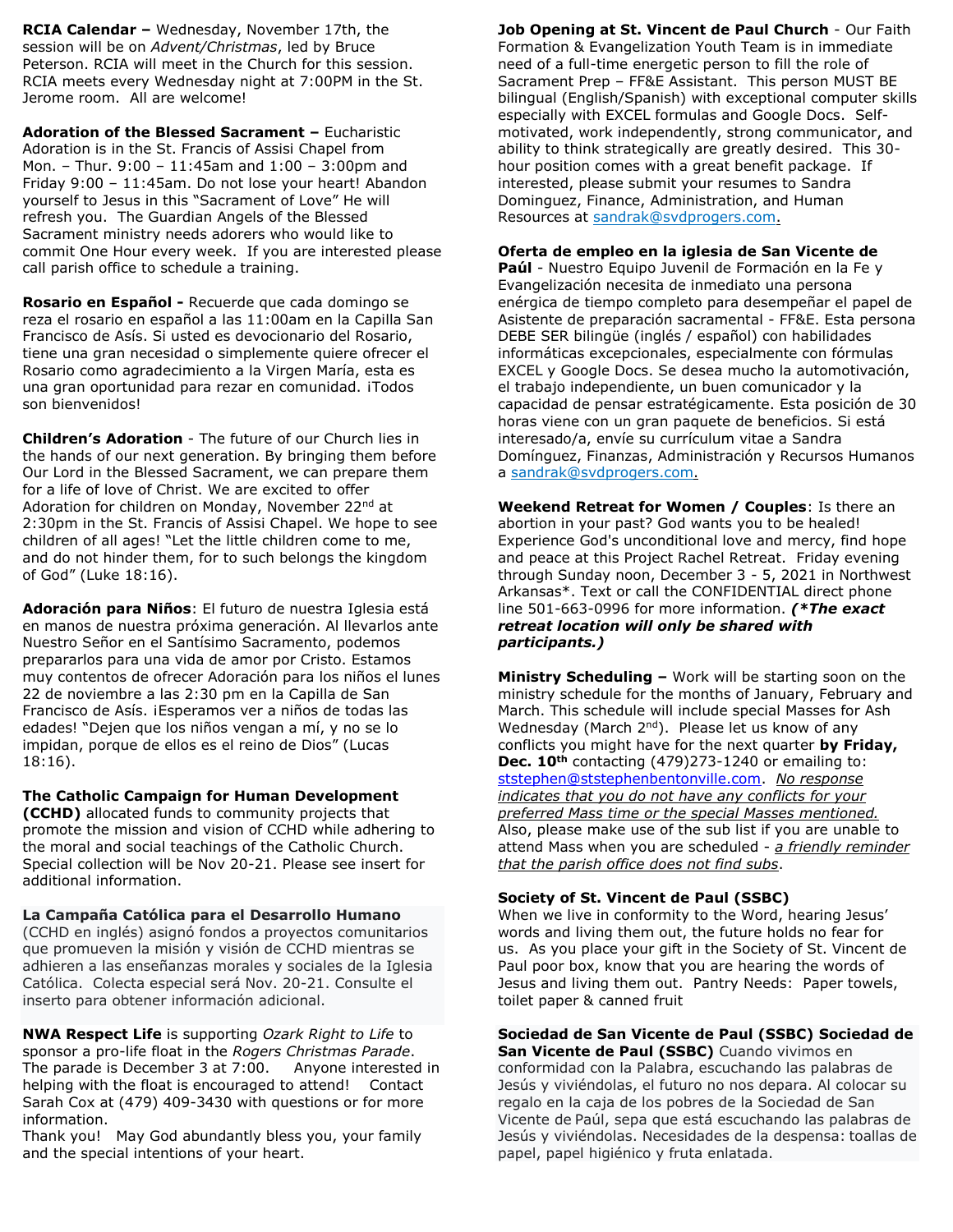

**Speaker Series** – **Purgatory**: Is one of the most mysterious and misunderstood

teachings of the church. Learn more about *Purgatory,* answer those intriguing questions during a special night led by Msgr. Scott: "God's Divine Mercy: Charity for the Poor Souls of Purgatory". Join us Monday, November 15th at 6:30 pm, at the St. Stephen Catholic Church.



**Speaker Series** - **Purgatorio**: Es una de las enseñanzas más misteriosas e incomprendidas de la iglesia. Aprenda más

sobre el *Purgatorio*, responda esas preguntas intrigantes durante una noche especial dirigida por Mons. Scott: "La Divina Misericordia de Dios: Caridad para las Pobres Almas del Purgatorio". Únase a nosotros el lunes 15 de noviembre a las 6:30 pm en la Iglesia Católica St. Stephen.

**SEARCH #149 Retreat -** Registrations are now being accepted for Search  $#149$ , a retreat to help juniors and seniors in high school get to know themselves better, deepen their friendship with Christ, and find support in living out their faith. The summer Search is open to incoming juniors, seniors and recently graduated seniors. Search #149 will be held at St. John Center, Little Rock, over the dates of December3-5, 2021. The fee is \$135.00. For more information and registration forms visit: [www.dolr.org/sites/default/files/documents/search-](http://www.dolr.org/sites/default/files/documents/search-149.pdf)[149.pdf.](http://www.dolr.org/sites/default/files/documents/search-149.pdf) If you have questions you may contact Trish Gentry [tgentry@dolr.org](mailto:tgentry@dolr.org) at the Diocese of Little Rock Youth Ministry office: 501-664-0340, ext 418.

**2022 Calendars Are Here –** Be sure to get your copy of the 2022 Calendar while we have them. They are located on the bulletin table as you exit the church and the bookcase by Front Office.

**Calendarios de 2022 Están Aquí –** Asegúrese de obtener su Calendario 2022 mientras duren en existencia. Los encontrarán en la mesa de los boletines al salir de la iglesia y en la estantería ubicada cerca de la oficina.

**Sunday Missals –** We now have the Sunday Missals for Liturgical Year C available for \$5 each. Look for them on the bookcase outside the Front Office.

**Misales dominicales** - Ahora tenemos los Misales dominicales para el año litúrgico C, disponibles por \$5 cada uno. Búscalos en la estantería a la par de la Oficina de Recepción.

**Save the date! The Society of St. Vincent de Paul (SSBC)** will be having a cookie exchange on December 4th and 5th after all Masses. We are asking for volunteer cookie bakers. Look for sign up tables after Mass. All proceeds support our local neighbors in need with food, rent and utilities.

**¡Reserva la fecha! La Sociedad de San Vicente de Paúl (SSBS)** tendrá un intercambio de galletas el 4 y 5 de diciembre después de todas las misas. Estamos solicitando voluntarios para hornear galletas. Busque mesas para inscribirse después de la Misa. Todos los ingresos apoyan a nuestros vecinos necesitados en NWA con alimentos, alquiler y servicios públicos.

**The St. Stephen Benevolent Conference** will once again be distributing Thanksgiving Food Baskets to about 100 families in our community but we need your help to fill these baskets. Food bags, with a list of items needed, will be distributed after all masses Nov. 6-7. Return your filled bags following weekend, Nov. 13-14. Simply drop them off with a SSBC volunteer as you drive past the pantry on your way to mass. Thank you in advance for your generosity.

**La Conferencia Benevolente de San Esteban** volverá a distribuir canastas de alimentos de Acción de Gracias a unas 100 familias de nuestra comunidad, pero necesitamos su ayuda para llenar estas canastas. Las bolsas de comida, con una lista de los artículos que necesitamos, se distribuirán después de todas las misas del 6-7 de noviembre. Devuelva sus bolsas llenas el próximo fin de semana, Nov. 13-14. Simplemente déjelos con un voluntario de SSBC mientras pasa por la despensa en su camino a misa. Gracias de antemano por su generosidad.

**Advent Penance Services –** The following are dates of Penance Services offered in our Deanery during the season of Advent. Several priests will be available at each celebration:

- Tuesday, November  $30<sup>th</sup>$  St. Joseph Tontitown – 6:30pm
- Wednesday, December  $1^{st}$  St. Anne Berryville 5:00pm
- **Wednesday, December 1st St. Stephen - Bentonville - 7:00pm**
- Thursday, December  $2^{nd}$  St. Mary Siloam Springs – 7:00pm
- Thursday, December  $9<sup>th</sup>$  St. Vincent de Paul Rogers – 6:30pm
- Tuesday, December 14th St. Joseph Fayetteville – 7:00pm
- Wednesday, December  $15<sup>th</sup>$  St. Bernard Bella Vista – 11:00am
- Thursday, December  $16<sup>th</sup>$  St. Raphael Springdale – 5:00pm

**Procession of Roses –** Mark your Calendar !! Saturday, January 15th, 2022 at 7:00 p.m., **NWA Respect Life** will again sponsor a *PROCESSION OF* ROSES and Pastor James Longmate from New Hope Assembly of God, 2626 W. New Hope Rd., Rogers welcomes, you to their church! The Procession of Roses is a beautiful and yet sobering service to remember the little ones who have been aborted since the legalization of abortion in 1973. We have a person born in each year since 1973 (Anniversary year of Roe V. Wade, Supreme Court decision that legalized abortion) carry a rose to the altar. But we need your help!!! Were you or someone you know born after 1973? You can sign up by email at: [https:/www.signupgenius.com/go/9040D45AEA822A1FD0-](https://www.signupgenius.com/go/9040D45AEA822A1FD0-2022) [2022](https://www.signupgenius.com/go/9040D45AEA822A1FD0-2022) If you have any questions, contact Mary Young at [young.mary.louse@gmail.com.](mailto:young.mary.louse@gmail.com)

"Under the influence of fear, we bear the Cross of Christ with patience. Under the more inspiring influence of hope, we carry the Cross with a firm and valiant heart. But under the consuming power of love, we embrace the  $(\csc$  with ardor." – St. Bernard (1090-1153)